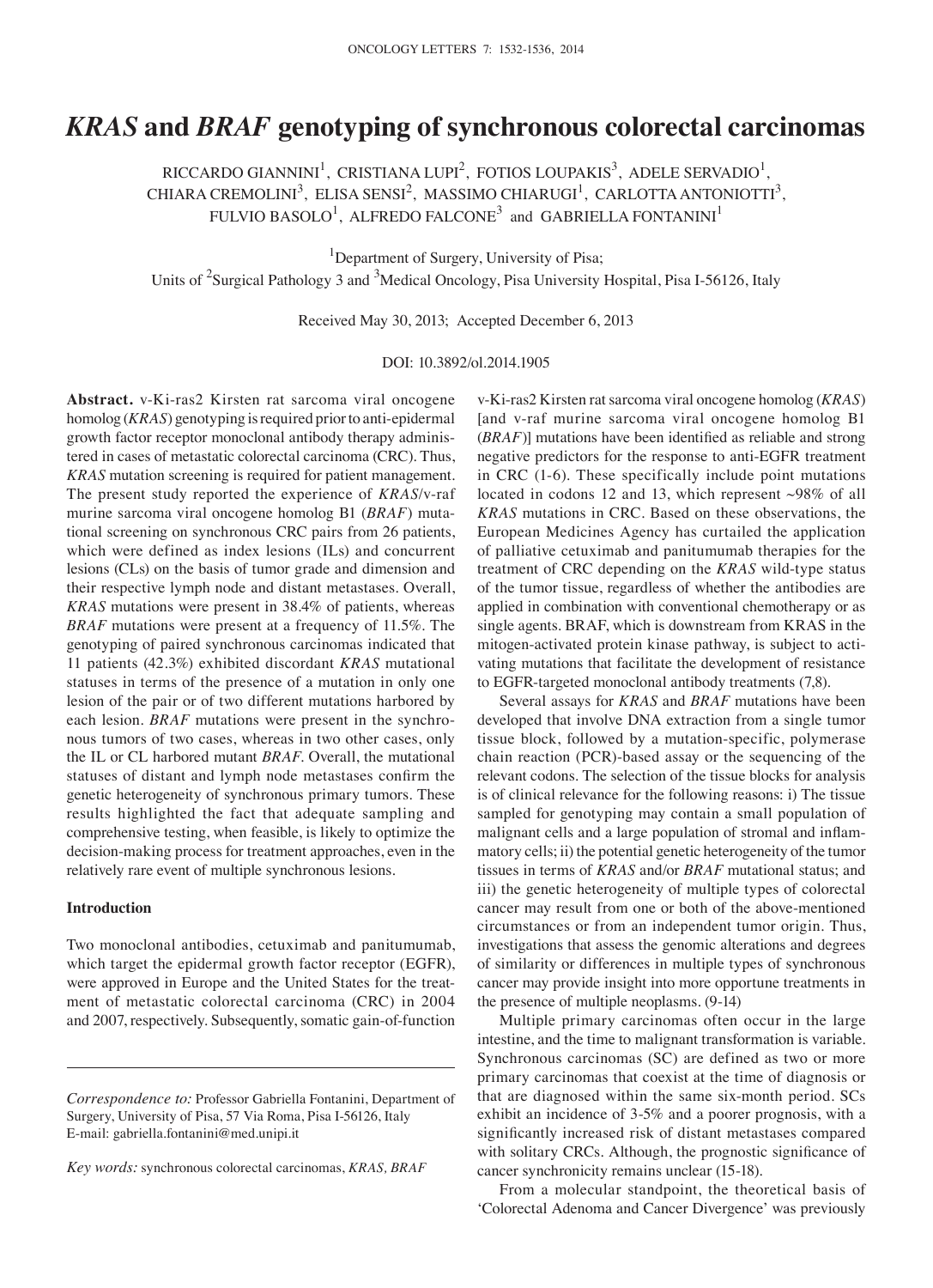proposed by Tsao *et al* in 1999 (19). Recently, Balschun *et al*  analyzed the genotypes of the *KRAS*, neuroblastoma RAS viral (v-ras) oncogene homolog, phosphatidylinositol-4,5-bisphosphate 3-kinase, catalytic subunit α (*PIK3CA) exon 20* and *BRAF* genes in synchronous and metachronous primary CRCs and reported a certain grade of heterogeneity in synchronous CRC (SCRC) patients (65%). The study further discussed the diagnostic and therapeutic implications of these observations, recommending 'that therapy should be tailored by the genotype of the lesion to be treated' (20).

The present study investigated the frequency and distribution of *KRAS* and *BRAF* mutations in primary tumors and the lymph node and distant metastases of 26 patients with SCRCs using highly sensitive and specific methods, both in terms of sample handling and mutational analysis.

## **Materials and methods**

*Patients and samples.* In total, 26 patients with SCRC were selected from a consecutive series of 500 cases derived from the patient files of Pisa University Hospital (Pisa, Italy) between January, 2006 and March, 2010. The study was approved by the Institutional Review Board of the University of Pisa, (Pisa, Italy). All patients provided their informed consent.

All the cases were retrospectively reviewed by two pathologists and the tumor stages were determined according to the TNM classification (TNM Classification of Malignant Tumors, International Union Against Cancer, 7th edition) (21).

All the selected patients presented with two adenocarcinomas that were grossly, unequivocally separated by normal colorectal mucosa at the initial diagnosis of the CRC. The average distance between the two tumors was  $25.11\pm2.2$  cm (minimum, 1 cm; maximum, 64 cm). Among the carcinomas, the index lesions (ILs) were defined as the tumors that were the most pathologically advanced or the largest, whereas the other lesions were designated as the concurrent lesions (CLs) (9,10). Clinicopathological characteristics of the analyzed SCs are summarized in Table I.

Lymph node metastases were reported in 18 patients, of which eight also presented with distant metastases. One patient presented only with distant metastases. In the case of multiple lymph node and/or distant metastases, each reported and/or available metastatic node or distant metastasis was analyzed.

*Microdissection and DNA extraction.* A total of 77 formalin‑fixed, paraffin‑embedded (FFPE) tissues were collected and serially cut into four  $10-\mu$ m thick sections. The last section was stained with hematoxylin-eosin and the area of each tumor was delineated by a pathologist. The following samples were analyzed in further detail: 26 ILs; 26 CLs; 17 lymph node metastases; and 8 distant metastases.

Next, the tumor cells were manually microdissected from three unstained sections, transferred into 180  $\mu$ l ATL buffer and digested with 20  $\mu$ l proteinase K overnight at 56°C. DNA isolation was performed according to the FFPE tissue instructions recommended by the QIAamp DNA Mini kit (Qiagen, Valencia, CA, USA).

The nucleic acids were eluted in 40  $\mu$ l AE buffer and the DNA content was measured using a NanoDrop-1000 spectrophotometer (Thermo Fisher Scientific, Waltham, MA, USA).

Table I. Clinicopathological features of the SCRC pairs.

| Variables                    | IL             | CL             |
|------------------------------|----------------|----------------|
| Lesions, n                   | 26             | 26             |
| Average size, cm (SEM)       | 4.91 $(\pm 1)$ | $3(\pm 1)$     |
| Grade, n                     |                |                |
| Moderate                     | 18             | 20             |
| Poor                         | 8              | 6              |
| $%$ of mucinous component, n |                |                |
| $\theta$                     | 15             | 16             |
| < 50                         | 7              | 8              |
| >50                          | 4              | $\overline{2}$ |
| Wall penetration, n          |                |                |
| pT2                          | 5              | 20             |
| pT3                          | 19             | 6              |
| pT4b                         | $\overline{2}$ | $\Omega$       |

SCRC, synchronous colorectal carcinoma; IL, index lesion; CL, concurrent lesion.

*Detection of KRAS and BRAF mutations by pyrosequencing.*  A total of 5  $\mu$ l genomic DNA (20 ng/ $\mu$ l) was amplified using anti-EGFR Moab response® (*KRAS* and *BRAF* status) conformité Européene-in vitro diagnostic (CE-IVD)-marked kits (Diatech Pharmacogenetics Srl, Jesi, Italy) on a Rotor-GeneTM 6000 (Corbett Research, Sydney, Australia), according to the manufacturer's instructions. The resulting PCR product was immobilized onto magnetic streptavidin-coated beads (Diatech Pharmacogenetics Srl) via biotin/streptavidin interaction. The bead/DNA complexes were then washed and added to 1.65 pmol pyrosequencing primer, which was included in the same kit. The primed, single-stranded DNA templates were transferred to a microtiter plate-based PSQ HS 96A Pyrosequencer (Biotage AB, Uppsala, Sweden) in which the real-time sequencing of the sequence surrounding codons 12 and 13 of *KRAS* and codon 600 of *BRAF* was performed using PyroMark Gold Q96 reagents (Qiagen) on a PyroMarkTM Q96 ID instrument (Biotage AB). The results were analyzed using PyroMark Q24 1.0.9 software.

#### **Results**

*KRAS and BRAF genotyping.* Overall, *KRAS* mutations were detected in 14 of the 26 SC patients (53.8%), whereas *BRAF*  mutations were found in only four patients (15.4%).

*KRAS*/*BRAF mutational status of the ILs.* A total of 10 *KRAS* mutations were detected among the 26 ILs, with a mutation rate of 38.5%. In particular, 8 of the 10 mutations were in *KRAS*  codon 12, whereas two were in codon 13. In total, three ILs (11.5%) harbored *BRAF* mutations (Table II).

*KRAS*/*BRAF mutational status of the CLs. KRAS* mutations were detected in 10 (38.5%) of the CLs; seven were located in *KRAS* codon 12 and three were in codon 13. In total, three CLs (11.5%) harbored *BRAF* mutations (Table II).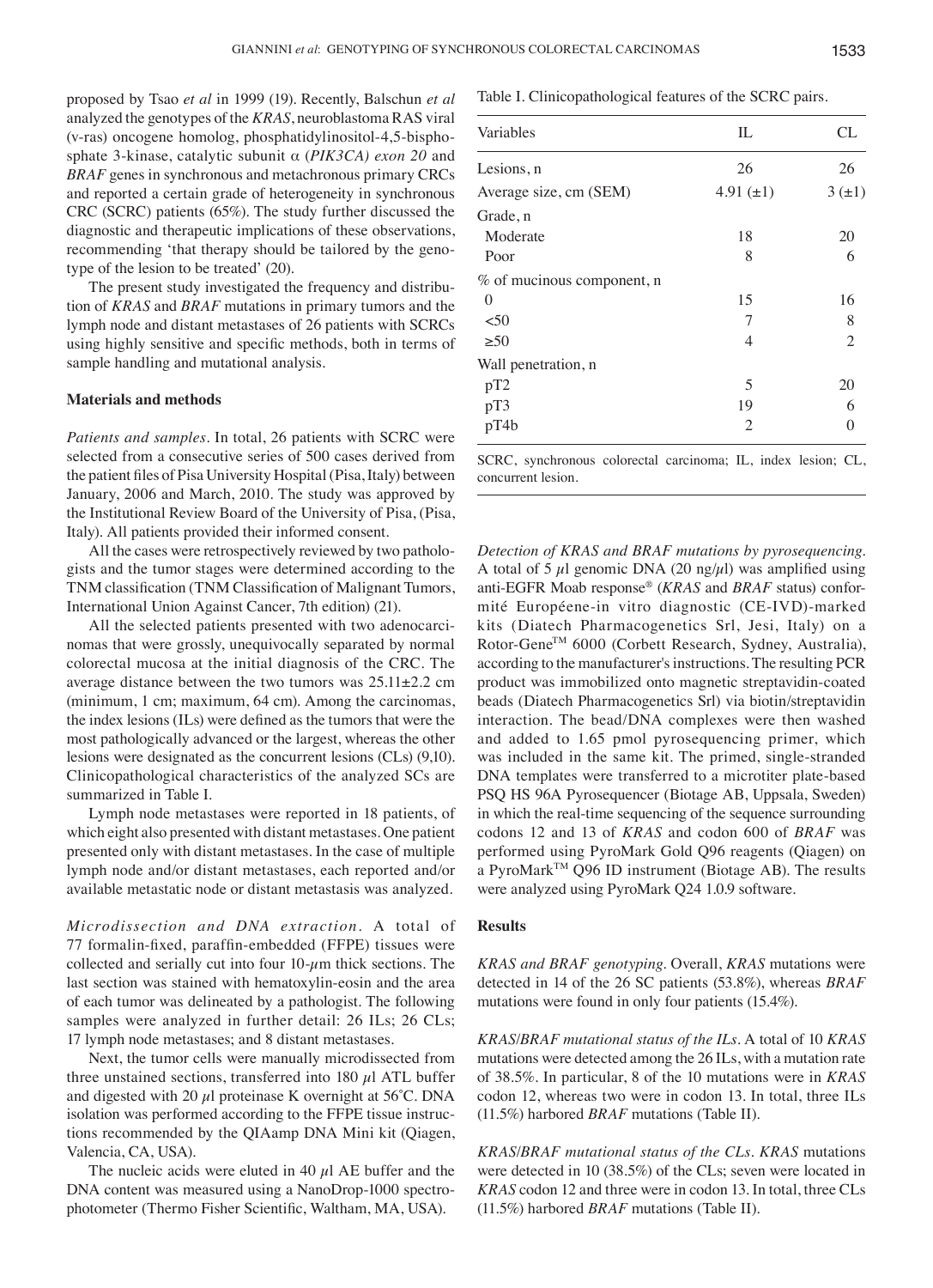| Patient        | <b>KRAS</b> |                   |                                   |           | <b>BRAF</b> |              |              |              |           |              |
|----------------|-------------|-------------------|-----------------------------------|-----------|-------------|--------------|--------------|--------------|-----------|--------------|
|                | IL          | CL                | LMet                              | L2Met     | <b>DMet</b> | $\rm IL$     | CL           | LMet         | L2Met     | <b>DMet</b>  |
| 1              | G12A        | G12S              | G12A                              | G12S      | G12A        | WT           | <b>WT</b>    | <b>WT</b>    | <b>WT</b> | <b>WT</b>    |
| $\mathfrak{2}$ | G12C        | G12C              | $\ensuremath{\mathsf{NP}}\xspace$ |           | G12C        | WT           | WT           | NP           |           | <b>WT</b>    |
| 3              | G12C        | <b>WT</b>         | G12C                              | <b>WT</b> |             | <b>WT</b>    | <b>WT</b>    | <b>WT</b>    | <b>WT</b> |              |
| 5              | G12D        | G12D              | NP                                |           |             | <b>WT</b>    | <b>WT</b>    | NP           |           |              |
| $\overline{4}$ | G12D        | <b>WT</b>         | NP                                |           | G12D        | <b>WT</b>    | <b>V600E</b> | NP           |           | <b>WT</b>    |
| 6              | G12S        | <b>WT</b>         | <b>WT</b>                         |           |             | <b>WT</b>    | <b>WT</b>    | <b>WT</b>    |           |              |
| 7              | G12V        | G12D              |                                   |           |             | <b>WT</b>    | <b>WT</b>    |              |           |              |
| $8\,$          | G12V        | G13D              | G12V                              |           | G12V        | <b>WT</b>    | <b>WT</b>    | <b>WT</b>    |           | <b>WT</b>    |
| 9              | G13D        | G13D              | G13D                              |           |             | <b>WT</b>    | <b>WT</b>    | <b>WT</b>    |           |              |
| 10             | G13D        | <b>WT</b>         | G13D                              |           |             | <b>WT</b>    | <b>WT</b>    | <b>WT</b>    |           |              |
| 11             | <b>WT</b>   | G12A              | <b>WT</b>                         |           |             | <b>WT</b>    | <b>WT</b>    | <b>WT</b>    |           |              |
| 12             | <b>WT</b>   | G12D              |                                   |           |             | <b>WT</b>    | <b>WT</b>    |              |           |              |
| 13             | WT          | G12D              | <b>WT</b>                         |           | <b>WT</b>   | WT           | WT           | <b>WT</b>    |           | <b>WT</b>    |
| 18             | <b>WT</b>   | G <sub>13</sub> D | <b>WT</b>                         |           | <b>WT</b>   | <b>V600E</b> | <b>WT</b>    | <b>V600E</b> |           | <b>V600E</b> |
| 19             | <b>WT</b>   | <b>WT</b>         |                                   |           | <b>WT</b>   | <b>WT</b>    | <b>WT</b>    |              |           | <b>WT</b>    |
| 20             | <b>WT</b>   | <b>WT</b>         |                                   |           |             | <b>WT</b>    | <b>WT</b>    |              |           |              |
| 14             | <b>WT</b>   | <b>WT</b>         |                                   |           |             | <b>WT</b>    | <b>WT</b>    |              |           |              |
| 15             | <b>WT</b>   | <b>WT</b>         |                                   |           |             | <b>WT</b>    | <b>WT</b>    |              |           |              |
| 16             | <b>WT</b>   | <b>WT</b>         |                                   |           |             | <b>WT</b>    | <b>WT</b>    |              |           |              |
| 17             | <b>WT</b>   | <b>WT</b>         | <b>WT</b>                         |           | <b>WT</b>   | <b>WT</b>    | <b>WT</b>    | <b>WT</b>    |           | <b>WT</b>    |
| 21             | WT          | <b>WT</b>         | WT                                |           |             | WT           | <b>WT</b>    | WT           |           |              |
| 22             | <b>WT</b>   | <b>WT</b>         | <b>WT</b>                         |           |             | <b>WT</b>    | <b>WT</b>    | <b>WT</b>    |           |              |
| 23             | <b>WT</b>   | <b>WT</b>         | NP                                |           | NP          | WT           | <b>WT</b>    | NP           |           | NP           |
| 24             | <b>WT</b>   | <b>WT</b>         | <b>WT</b>                         |           |             | <b>V600E</b> | <b>V600E</b> | <b>V600E</b> |           |              |
| 25             | <b>WT</b>   | <b>WT</b>         | <b>WT</b>                         | <b>WT</b> |             | <b>V600E</b> | <b>V600E</b> | <b>V600E</b> | <b>WT</b> |              |
| 26             | <b>WT</b>   | <b>WT</b>         |                                   |           |             | <b>WT</b>    | <b>WT</b>    |              |           |              |

Table II. *KRAS* and *BRAF* genotype (n=26).

*KRAS*, v-Ki-ras2 Kirsten rat sarcoma viral oncogene homolog; *BRAF*, v-raf murine sarcoma viral oncogene homolog B1; IL, index lesion; CL, concurrent lesion; LMet, lymph node metastases; DMet, distant metastases; WT, wild‑type; NP, not performed.

*KRAS*/*BRAF mutational status of the lymph node and distant metastases.* A total of six *KRAS* mutations were found and analyzed in the lymph node, with four in the distant metastases. By contrast, three *BRAF* mutations were found in the lymph node, with one in the distant metastases (Table II).

*Distribution of KRAS*/*BRAF mutations among the ILs and CLs. KRAS mutational status.* Among the 26 SCs tested, a total of 15 cases (57.7%) exhibited the same genotype (genetically homogeneous), whereas, 11 (42.3%) exhibited a different genotype (genetically heterogeneous). In total, 12 of the 15 homogeneous cases harbored wild-type *KRAS* and two cases exhibited the same mutation in each tumor. Among the *KRAS* heterogeneous cases, eight exhibited a discordant *KRAS* mutational status between the two lesions, and three harbored a different mutation (Table II).

*BRAF mutational status.* In total, 24 cases were genetically homogeneous, whereas two (7.7%) were heterogeneous. Among the homogeneous pairs, two harbored the V600E mutation in the two lesions and 22 harbored wild-type *BRAF* (Table II).

*Distribution of KRAS*/*BRAF mutations between the ILs, CLs and distant and lymph node metastases.* Genotype concordance between the ILs and relative distant metastases was found in all the analyzed cases, whereas in five patients, the CLs exhibited a different *KRAS* mutational status compared with that of the distant metastases (Table II). A single patient with a mutant *BRAF*-harboring distant metastasis harbored the same mutation as in the IL, but not the CL (Table II).

The lymph node metastasis *KRAS* genotype corresponded with that of the IL in 12 out of 14 patients. In one patient, two lymph node metastases were found that harbored two different *KRAS* mutations, which corresponded with that of the IL and CL, respectively. In one patient, lymph node metastasis was found harboring the same *KRAS* mutation as that in the CL (Table II).

# **Discussion**

*KRAS* genotyping is required prior to anti-EGFR monoclonal antibody therapy that is administered in cases of metastatic CRC. Thus, *KRAS* mutation screening is required for patient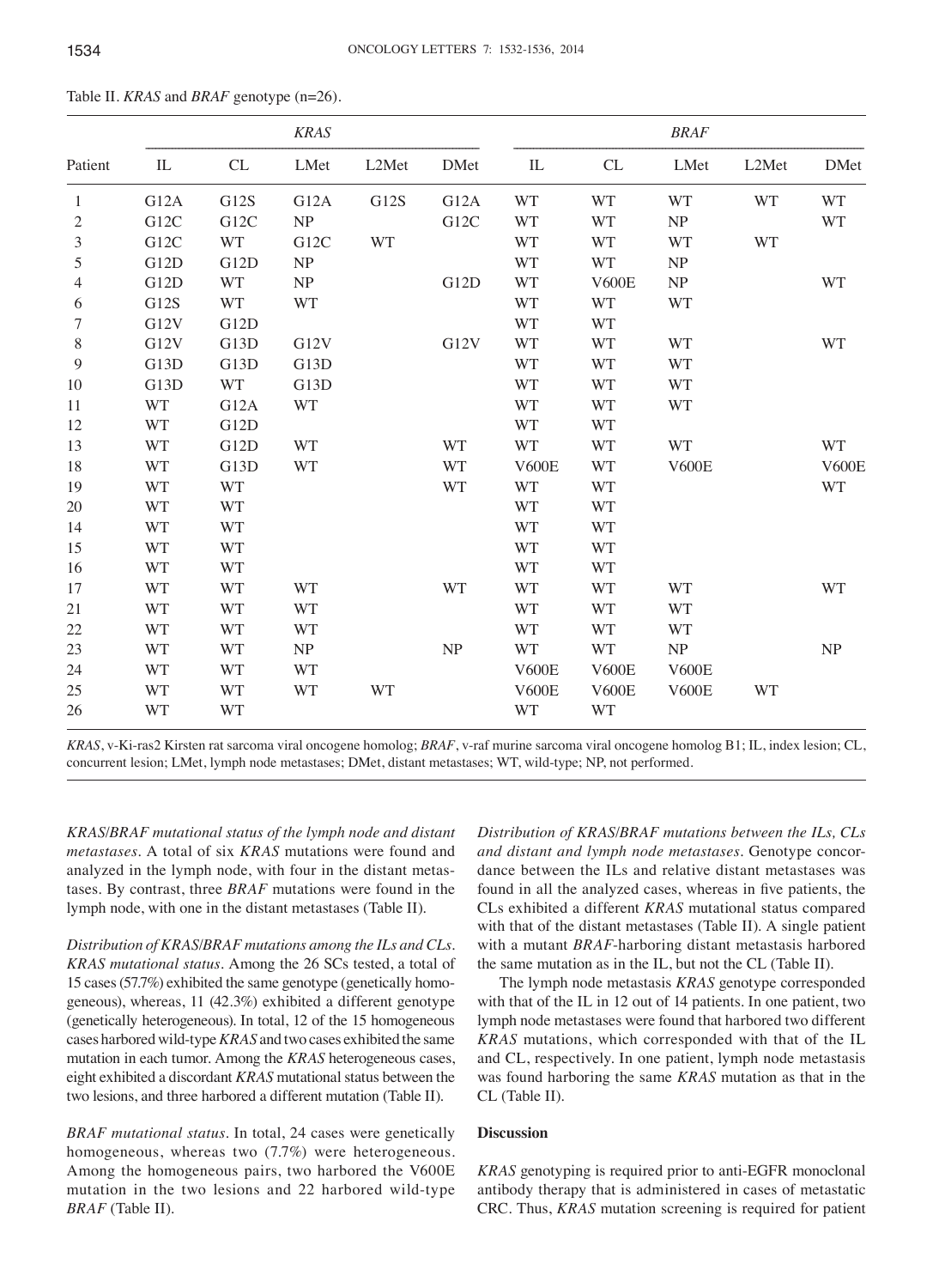

Figure 1. Schematic representation of hematoxylin and eosin-stained sections and relative pyrograms of two patients. The upper lane presents the KRAS analysis, the middle lane presents the BRAF analysis and the lower lane presents the histology in patients 1 and 18 (magnification, x20). (a) Patient 1 index lesion: moderately differentiated adenocarcinoma. (b) Patient 1 concurrent lesion: differentiated adenocarcinoma. (c and d) Patient 1 regional lymphnode: metastases of adenocarcinoma. (e) Patient 1 omental lesion: metastases of adenocarcinoma. (f) Patient 18 index lesion: moderately differentiated adenocarcinoma. (g) Patient 18 concurrent lesion: moderately differentiated adenocarcinoma. (h) Patient 18 regional lymphnode: metastasis of adenocarcinoma. (i) Patient 18 omental lesion: metastasis of adenocarcinomas. KRAS: G12A, pyrogram trace showing a G to C mutation in position 2 of codon 12; G12S, pyrogram trace showing a G to A mutation in position 1 of codon 12; G13D, pyrogram trace showing G to A mutation in position 2 of codon 13. BRAF: V600E, pyrogram trace showing a T to A mutation in position 2 of codon 600. Arrows identify the sequence alterations. WT pyrogram trace revelas a normal genotype. Light blue and orange areas indicate the variable position. KRAS, v Ki ras2 Kirsten rat sarcoma viral oncogene homolog; BRAF, v raf murine sarcoma viral oncogene homolog B1; IL, index lesion; CL, concurrent lesion; LMet, lymph node metastases; DMet, distant metastases; WT, wild type.

management (1-6). Screening of the *BRAF* mutational status is not yet a prerequisite for the administration of anti-EGFR treatments, but may become required by clinicians, given its strong prognostic significance (7,22).

The current study reported the experience of *KRAS*/*BRAF* mutational screening performed on 26 FFPE SC pairs and their respective lymph node and distant metastases.

*KRAS* mutations were present in 38.5% of the ILs and CLs, whereas BRAF mutations were present at a frequency of 11.5% in the ILs and CLs.

The *KRAS* and *BRAF* mutational rates for the ILs and CLs are in line with those previously reported by Balschun *et al* in synchronous and metasynchronous CRCs (20). In the present series, the genotyping of paired SC tumors indicated that 11 patients (42.3%) exhibited discordant *KRAS* mutational statuses in terms of the presence of a mutation in only one lesion of the pair or of two different mutations harbored by each lesion. By contrast, 15 patients exhibited the same *KRAS* genotype; three patients harbored the same *KRAS* mutation as in the IL and CL, whereas 12 harbored wild-type *KRAS*. *BRAF* muta-

tions were present in the ILs and CLs of two cases, whereas in two other cases, only the IL or CL harbored mutant *BRAF*.

Intratumorally, *KRAS* and *BRAF* mutations are mutually exclusive. No single tumor was identified that harbored *KRAS* and *BRAF* mutations. Notably, *KRAS* and *BRAF* mutations were not mutually exclusive when considering SC pairs. One patient was identified with a mutant KRAS‑harboring IL with a mutant BRAF-harboring CL and an additional patient exhibited the inverse distribution of these mutations. Furthermore, the *KRAS* and *BRAF* genotype was not found to correlate with increased T-status or grade of the carcinomas.

In the current series, distant metastatic lesions were reported in nine patients, of which tissue samples for genotyping were available from eight. Lymph node metastases were reported in 18 patients, of which tissue samples were available from 14 (Table II). Overall, the mutational statuses of distant and lymph node metastases confirm the genetic heterogeneity of synchronous primary tumors.

In particular, the present study found that the genotype of the distant metastases is always the same as that of the IL,